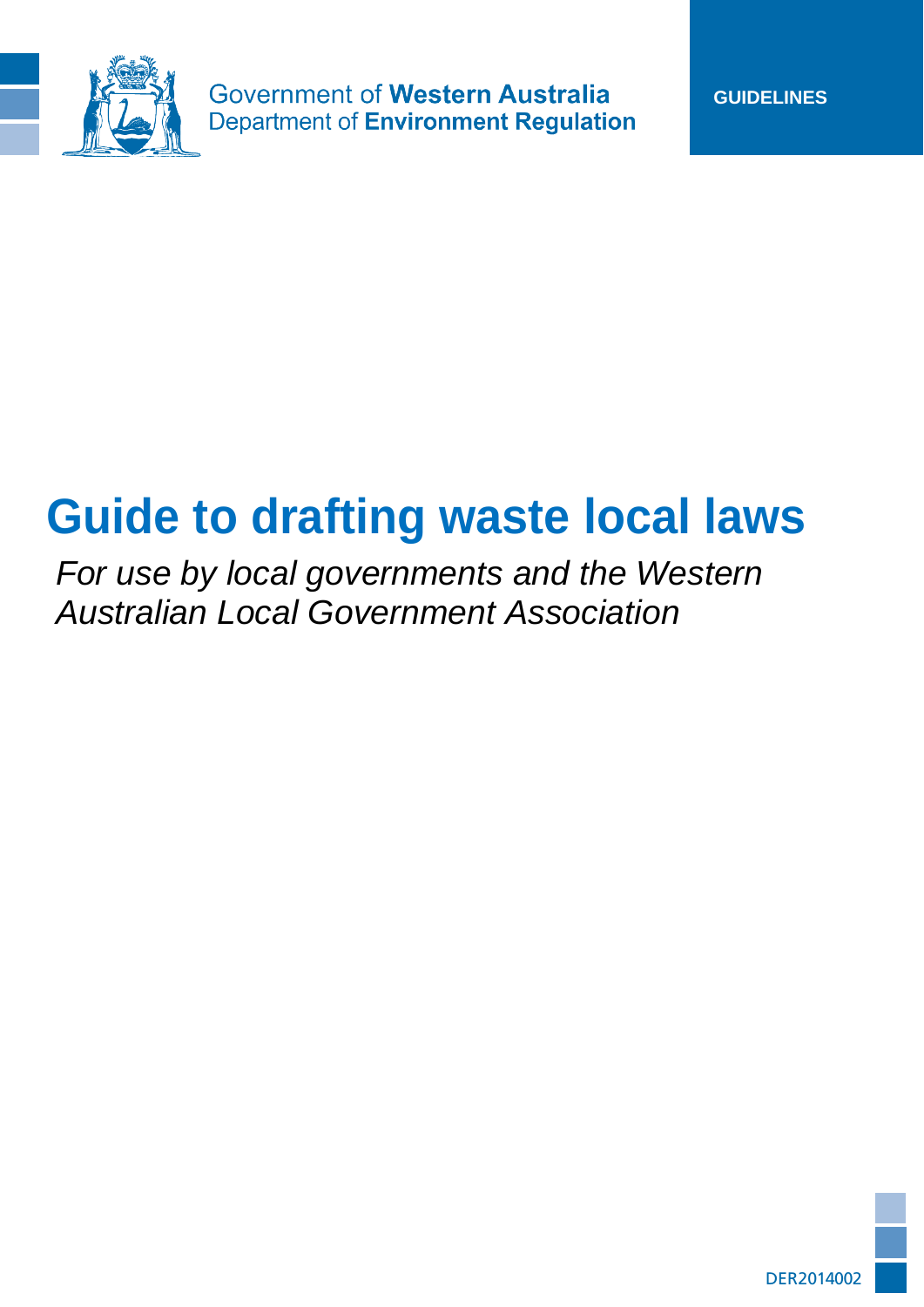### **Produced and published by**

Department of Environment Regulation 168 St Georges Terrace PERTH WA 6000

March 2014

### **© State of Western Australia 2014**

All material is the copyright of Department Environment Regulation (DER). No part of the contents of the publication may be reproduced without consent of this agency.

The information contained in this document is provided by DER in good faith as a public service. However, DER does not guarantee the accuracy of the information contained in this document and it is the responsibility of recipients to make their own enquiries as to its accuracy, currency and relevance.

The State of Western Australia, DER and their servants and agents expressly disclaim liability, in negligence or otherwise, for any act or omission occurring in reliance on the information contained in this document or for any consequence of such act or omission.

The Western Australian Government is committed to providing quality information to the community and makes every attempt to ensure accuracy, currency and reliability of the data contained in this document. However, changes in circumstances after the time of publication may impact on the quality of this information.

Confirmation of the information may be sought from the relevant originating bodies or the department providing the information.

DER and the State of Western Australia reserve the right to amend the content of this document at any time without notice.

#### **Enquiries**

Phone: +61 8 6467 5000 Fax: +61 8 6467 5562 Email: [info@der.wa.gov.au](mailto:info@der.wa.gov.au) [www.der.wa.gov.au](http://www.der.wa.gov.au/)

#### **Questions regarding this document should be directed to:**

Department of Environment Regulation Locked Bag 33 Cloisters Square PERTH WA 6850 Phone: +61 8 6467 5462 Email: [Bernard.Ryan@DER.wa.gov.au](mailto:Bernard.Ryan@DER.wa.gov.au)

#### **Accessibility**

This document is available in alternative formats and languages on request to the Department of Environment Regulation.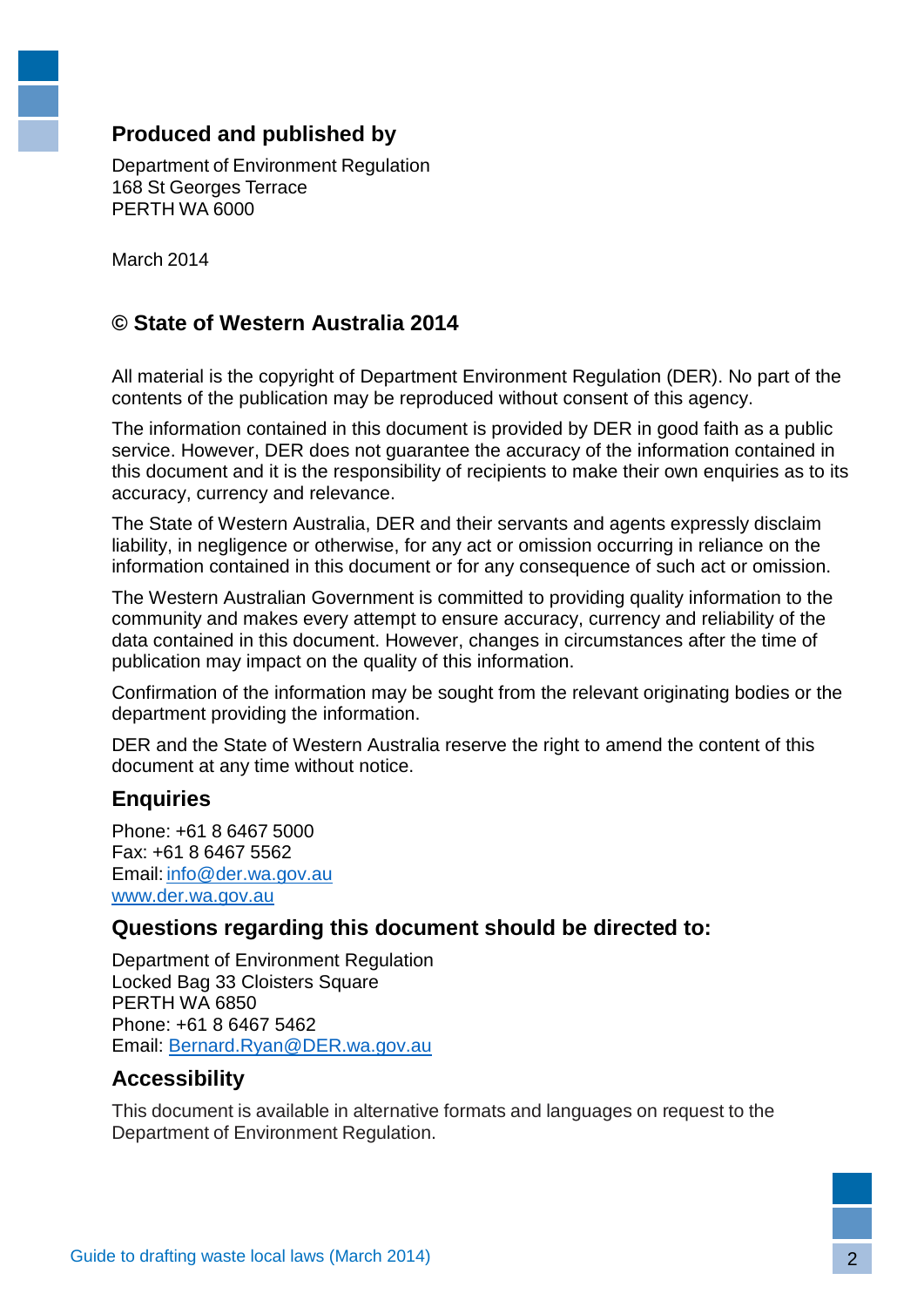# **Introduction**

Following the disallowance by the Western Australian Parliament (Parliament) of two waste local laws<sup>[1](#page-2-0)</sup>, DER reviewed and considered the general content of such laws submitted to it pursuant to the *Waste Avoidance and Resource Recovery Act 2007* (WARR Act).

To date, the majority of waste local laws submitted to the department have been based upon waste provisions in local governments' health local laws; these were made under the *Health Act 1911*. The review conducted by DER identified some common issues in the drafting of waste local laws including; excessively prescriptive laws, the un-authorised delegation of legislative power, the use of archaic terminology and laws being beyond the scope of the legislation.

This document is intended to provide general guidance to local governments in managing some of these issues; it does not and is not intended to provide detailed drafting advice.

## **Role of DER**

In order to be validly made, a waste local law requires the consent of the Director General of DER (referred to in the WARR Act as 'the CEO'). The CEO in deciding to provide consent has regard to whether the local law is for the purposes specified in section 64 of the WARR Act or generally for carrying into effect the provisions of Part 6 (which relates to waste services) (see section 61(1)).

The power for local governments to make waste local laws is found under section 61 of the WARR Act, and not the *Local Government Act 1995* (LG Act)*.* If made, to be valid such laws must be done so in accordance with the procedural requirements set out in Part 3 Division 2 Subdivision 2 of the LG Act.

Where prior guidance from the Joint Standing Committee on Delegated Legislation (JSCDL) regarding the validity of waste local laws is relevant and sufficiently clear, DER may provide comments regarding this. DER may also choose to provide comments regarding other issues, some of which are identified in this document. However, it is not DER's role to provide local governments with detailed drafting advice or advice as to the validity of proposed waste local laws.

The responsibility for ensuring that a local law is valid, and will not be the subject of a disallowance recommendation to Parliament by the JSCDL, rests with the local government. The CEO's consent under the WARR Act to a local law is not a guarantee against such a recommendation being made to Parliament by the JSCDL. DER notes that the JSCDL's terms of reference when considering a local law are broad (see 6.6(a) of Schedule 1 of the Legislative Council Standing Orders, at Attachment 1).

-

<sup>1</sup> *City of Gosnells Waste Local Law 2011* and *Shire of Derby/West Kimberley Waste Services Local Law 2011*.

<span id="page-2-0"></span>For further information, refer to the Joint Standing Committee on Delegated Legislation (JSCDL), *City of Gosnells Waste Local Law 2011*, Transcript of Evidence Monday, 31 October 2011 (Transcript) and JSCDL Report 46 *City of Gosnells Waste Local Law 2011* and *Shire of Derby/West Kimberley Waste Services Local Law 2011* (Report 46), both of which are available at:

[www.parliament.wa.gov.au/Parliament/commit.nsf/\(ReportsAndEvidence\)/1BCB7CE6149A18E648257952000F8611?opendocument](http://www.parliament.wa.gov.au/Parliament/commit.nsf/(ReportsAndEvidence)/1BCB7CE6149A18E648257952000F8611?opendocument)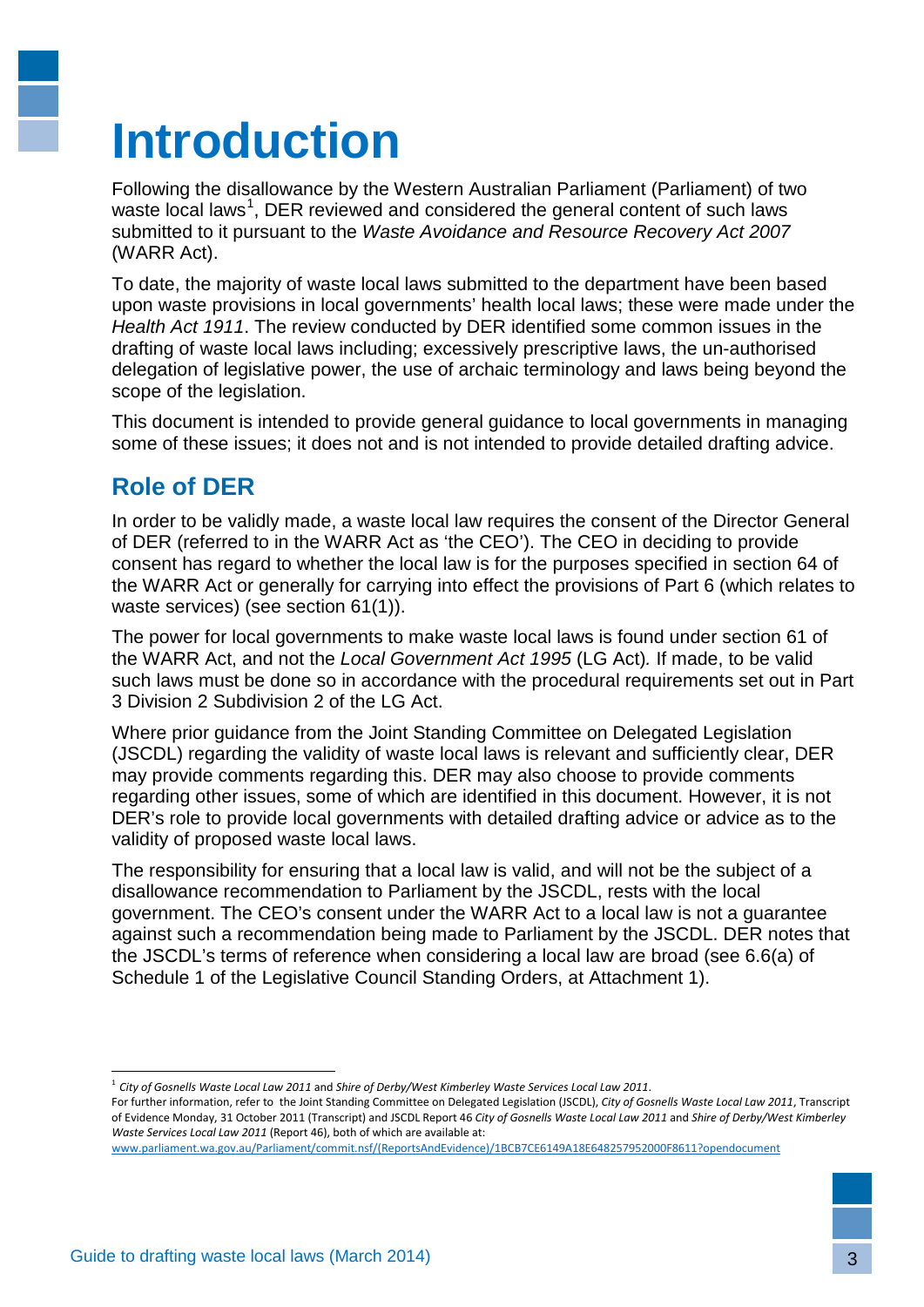# **Guidance**

## **Unauthorised delegation of legislative power**

Legal principles do not permit waste local laws to be drafted to further delegate to a specified person or body the *legislative* power that has been delegated to the local government under section 61(1) of the WARR Act. However, if a power, function or discretion under a waste local law is granted to a third party (e.g. an authorised person), this would be valid if of an *administrative* nature; an important indicator is whether the discretion is circumscribed by guidelines within which that person must  $act<sup>2</sup>$  $act<sup>2</sup>$  $act<sup>2</sup>$ .

In DER's view, an example of an unauthorised delegation of legislative power is a waste local law which prohibits an owner or occupier from removing local government waste (as defined under the WARR Act) from a premises, but which also provides the local government with the power or discretion to authorise such persons to remove waste, if it is not available for removal at regular periods or is of such a nature or quantity to be unsuitable for removal by the government or its contractor.

### **Excessive prescription**

The JSCDL raised concerns with Parliament in relation to the now disallowed *City of Gosnells Waste Local Law 2011* and *Shire of Derby/West Kimberley Waste Services Local Law 2011* that excessively prescriptive clauses, "are not reasonable and proportionate to the empowering legislation and are therefore not authorised by the empowering provisions..."<sup>[3](#page-3-1)</sup>. The JSCDL holds the view that local law provisions should be drafted to reflect the objectives of the law, or be more outcomes based, rather than being prescriptive activity-based provisions that unnecessarily capture an unreasonably broad scope of conduct<sup>[4](#page-3-2)</sup>.

### **Duplicating other laws**

It is unnecessary to include clauses in a waste local law that duplicate offences that are covered in other Acts. Some Acts that have been duplicated in the past include the *Litter Act 1979* and *Litter Regulations 1981, Bush Fires Act 1954, Health (Asbestos) Regulations 1992, Dangerous Goods Safety Act (2004), Radiation Safety Act 1975* and the *Criminal Code*.

### **Offences and penalties**

The JSCDL has stated it has a preference for waste local laws prescribing infringement notice offences and having modified penalties, rather than providing a maximum penalty of \$5,000 and daily penalty of \$500 per contravention of a clause (as is permitted under sections 64(3) and (4) of the WARR Act), which gives the Court a discretion to impose the maximum penalty upon conviction<sup>[5](#page-3-3)</sup>.

<u>.</u>

<sup>&</sup>lt;sup>2</sup> Godkin v Newman [1928] NZLR 593; Pearce and Argument, *Delegated Legislation in Australia* (3<sup>rd</sup> ed, 2005) p 295.

<span id="page-3-2"></span><span id="page-3-1"></span><span id="page-3-0"></span> $3$  Report 46, paragraph 7.7 and pages 15 to 18.

<sup>&</sup>lt;sup>4</sup> See the Transcript for an in-depth discussion of this issue.

<span id="page-3-3"></span><sup>&</sup>lt;sup>5</sup> See paragraph 4.12 of Report 46 Report and also pages 14 to 16 of the Transcript.